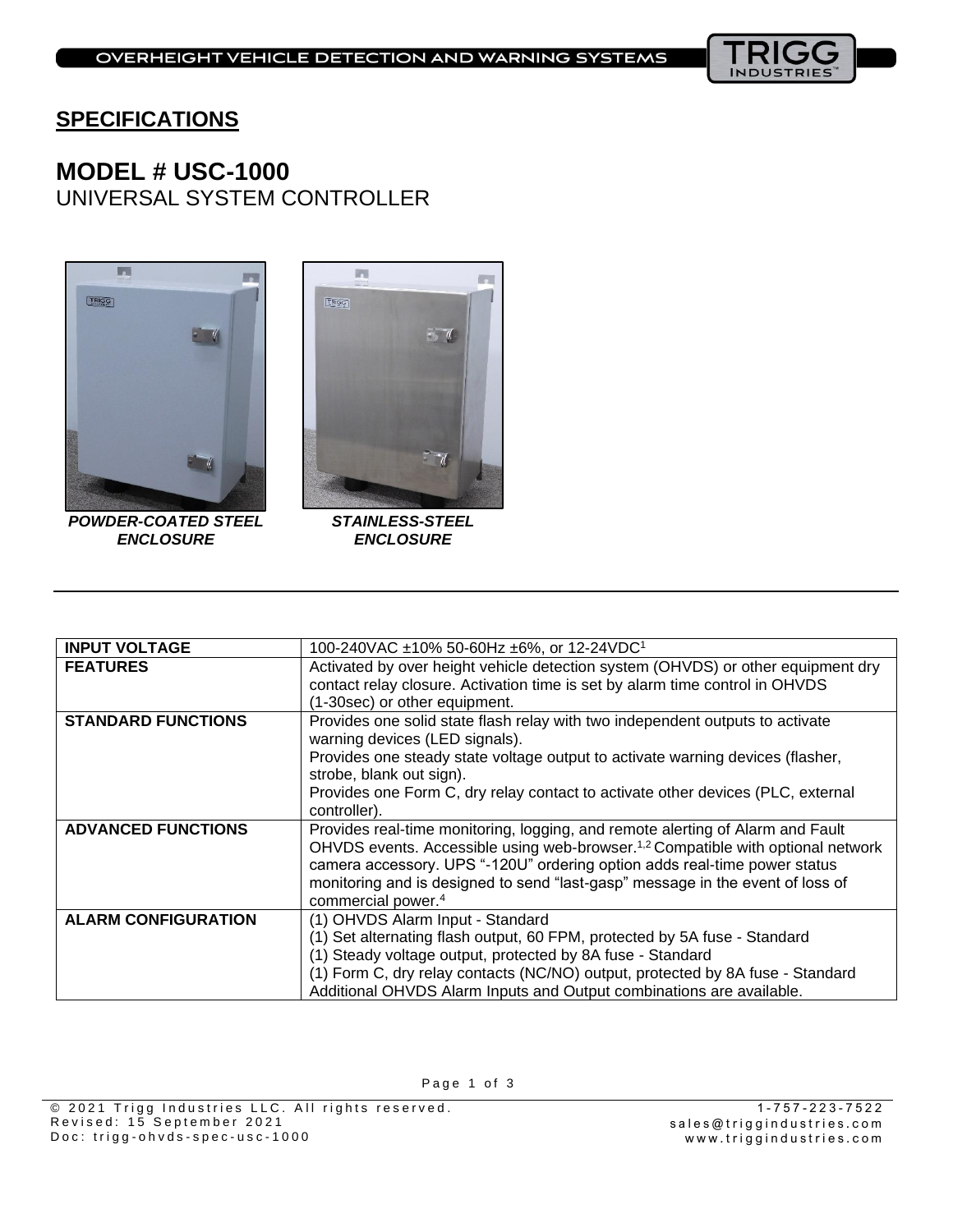

SPECIFICATIONS (CONT'D):

| <b>FAULT CONFIGURATION</b>     | (1) OHVDS Fault Input - Standard                                                  |  |  |  |  |  |
|--------------------------------|-----------------------------------------------------------------------------------|--|--|--|--|--|
|                                | (1) Form C, dry relay contacts (NC/NO) output, protected by 8A fuse - Standard    |  |  |  |  |  |
|                                | Additional OHVDS Fault Inputs and Output combinations are available.              |  |  |  |  |  |
| <b>CELLULAR MODEM 1,3</b>      | Global HSPA+ and 4G LTE, 2x2 MIMO antenna, (2) 10/100 Ethernet ports, (2) Mini-   |  |  |  |  |  |
|                                | SIM (2FF) card slots, VPN support, Local and remote management through            |  |  |  |  |  |
|                                | HTTP/HTTPS, Telnet, SSH, and SMS.                                                 |  |  |  |  |  |
| REMOTE I/O MODULE 1,2          | 10/100 Base-T Ethernet Port. Supported Protocols: HTTP, HTTPS, SSL, TLS           |  |  |  |  |  |
|                                | (V1.2), Modbus TCP/IP, SNMP (V1, V2 & V3), NTP, SMTP, FTP. BASIC script           |  |  |  |  |  |
|                                | support. Supports third-party software integration using XML, JSON, and SNMP.     |  |  |  |  |  |
|                                | OHVDS application specific Management Information Base (MIB) file can be          |  |  |  |  |  |
|                                | generated and downloaded directly from device.                                    |  |  |  |  |  |
| <b>TEMP. RANGE</b>             | -29°F to +158°F (-34°C to +70°C)                                                  |  |  |  |  |  |
| <b>ENCLOSURE</b>               | Standard powder-coated carbon steel. Optional 316L stainless-steel or             |  |  |  |  |  |
|                                | polycarbonate. Includes wall mount brackets and pad-lock hasps. Available without |  |  |  |  |  |
|                                |                                                                                   |  |  |  |  |  |
|                                | enclosure for mounting in customer provided enclosure or 19" rack. <sup>1</sup>   |  |  |  |  |  |
|                                | Custom enclosure and mounting options available.                                  |  |  |  |  |  |
| <b>STANDARD DIMENSIONS</b>     | 20" H x 16" W x 8" D (enclosure without mounting hardware)                        |  |  |  |  |  |
|                                | 19" H x 14" W x 6" D (back-panel only)                                            |  |  |  |  |  |
|                                | 16" H x 19" W x 8" D (rack installation)                                          |  |  |  |  |  |
| <b>OPTIONAL DIMENSIONS</b>     | 20" H x 20" W x 8" D (enclosure without mounting hardware)                        |  |  |  |  |  |
| (120U, 2A, 3A, 2F, 3F, RC2, OR | 19" H x 18" W x 6" D (back-panel only)                                            |  |  |  |  |  |

#### MONITORING WEB-PAGE:

|             |                                                       |     | <b>OHVDS</b> |  |
|-------------|-------------------------------------------------------|-----|--------------|--|
| No Alarm    | <b>OHVDS Fault Status</b><br><b>Remote Alarm Test</b> |     | Fault<br>Off |  |
| <b>Down</b> |                                                       |     |              |  |
|             | On                                                    | Off | Pulse On/Off |  |
|             |                                                       |     |              |  |

(IF EQUIPPED WITH REMOTE I/O MODULE)